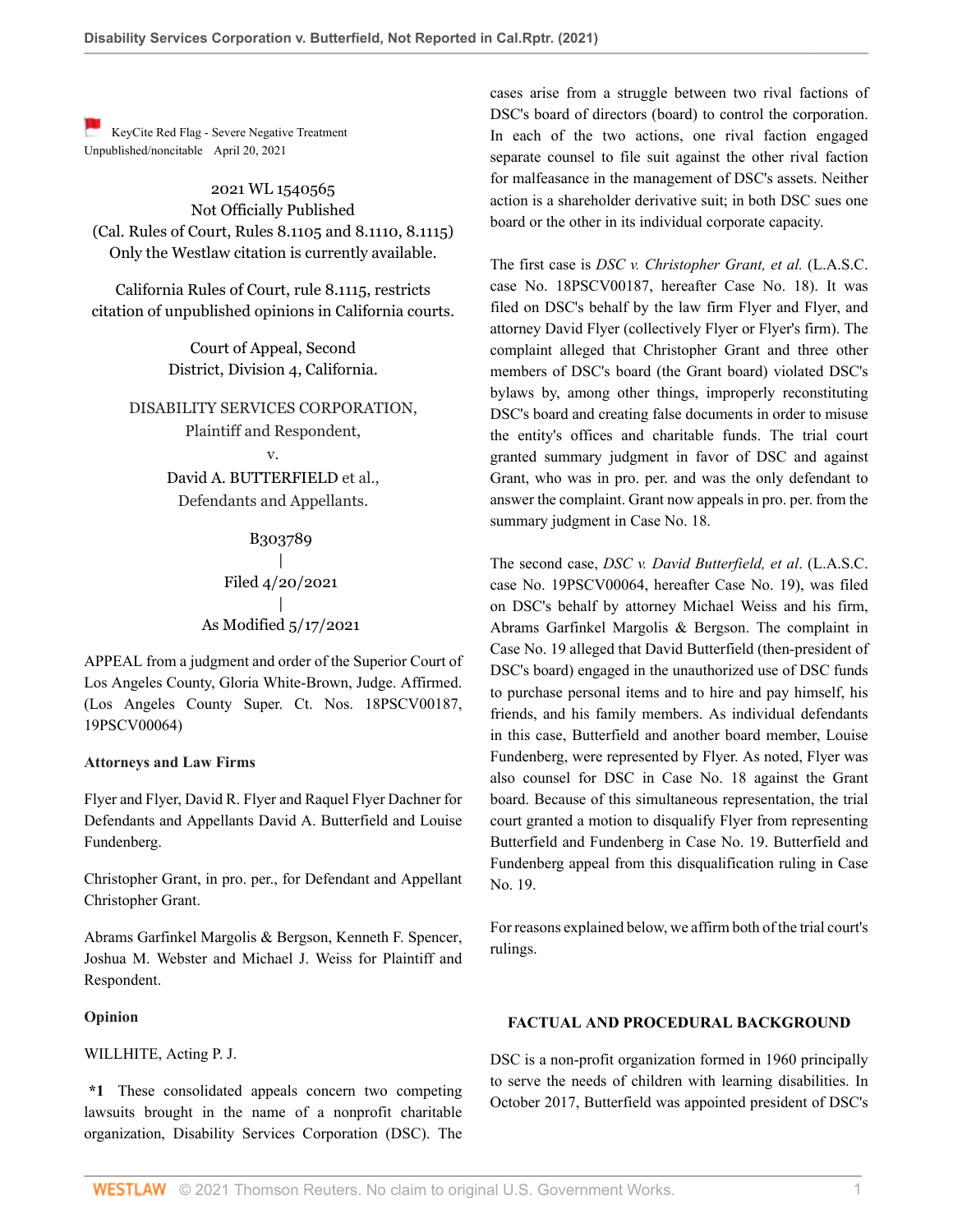board. At that time, DSC's bank accounts contained at least \$350,000 from a charitable donation made to the organization.

# *Case No. 18: DSC v. the Grant Board*

On December 17, 2018, Flyer filed Case No. 18 on behalf of DSC against the Grant board. The case was authorized on DSC's behalf by Butterfield. Five causes of action were alleged: fraud, breach of fiduciary duty, conversion, money had and received, and commercial unlawful detainer. The complaint alleged that in early November 2018, in violation of DSC's bylaws, the Grant board conducted a secret meeting without notifying or providing access to Butterfield and two other members of DSC's eight-member board.<sup>[1](#page-7-0)</sup>

**\*2** It was further alleged that the Grant board "created phony corporate documents which purportedly authorized them to perform official duties on behalf of [DSC]." After filing the documents with the California Secretary of State, the Grant board allegedly "took over [DSC's] offices," withdrew approximately \$178,000 from DSC's bank accounts (which they diverted to non-charitable purposes) and refused DSC's demand to return the funds.

# *Case No. 19: DSC v. Butterfield and Fundenberg*

On January 18, 2019, represented by attorney Michael Weiss and his firm, Abrams Garfinkel Margolis & Bergson law firm, DSC filed Case No. 19 against Butterfield and Fundenberg.<sup>[2](#page-7-1)</sup> The case was authorized on DSC's behalf by the Grant board. As defendants in this lawsuit, Butterfield and Fundenberg were represented by Flyer (who was also representing DSC as the plaintiff in Case No. 18 against the Grant board).

As pertinent here, the complaint alleged claims for breach of fiduciary duty, conversion, and common counts for money had and received and accounting.<sup>[3](#page-7-2)</sup> DSC alleged that, after he was appointed board president, Butterfield engaged in misconduct in violation of DSC's bylaws by, among other things, using DSC funds to buy a car and pay unauthorized tax-free wages to himself, his friends and his family members, and using DSC credit cards to pay for personal items and services. The complaint also alleged that Butterfield wrongfully denied the Grant board access to DSC business records and likely embezzled DSC's funds.

DSC claimed that, on or about November 4, 2018, the Grant board became aware of Butterfield's misdeeds. They called an emergency special board meeting for November 6, 2018 to address Butterfield's misconduct and, on that date, voted to remove him from DSC's board. Butterfield was notified of his removal and instructed to return all DSC property.

To prevent Butterfield from engaging in further malfeasance, one member of the Grant board ordered that the locks be changed on DSC's offices. In addition, the Grant board, concerned that Butterfield retained access to DSC bank accounts, withdrew \$177,818.39 from DSC's accounts. On November 19, 2018, after Butterfield refused to accept his removal, the Grant board filed an amended Statement of Information form with the Secretary of State removing Butterfield as an officer of DSC.

<span id="page-1-0"></span>Finally, DSC alleged that after Butterfield's removal from the DSC board, attorney Flyer, in violation of the [Rules of](http://www.westlaw.com/Link/Document/FullText?findType=L&pubNum=1003711&cite=CASTRPCR1.7&originatingDoc=I61d52a00a22d11ebb59191cef82ec18e&refType=LQ&originationContext=document&vr=3.0&rs=cblt1.0&transitionType=DocumentItem&contextData=(sc.Default)) [Professional Conduct, rules 1.7](http://www.westlaw.com/Link/Document/FullText?findType=L&pubNum=1003711&cite=CASTRPCR1.7&originatingDoc=I61d52a00a22d11ebb59191cef82ec18e&refType=LQ&originationContext=document&vr=3.0&rs=cblt1.0&transitionType=DocumentItem&contextData=(sc.Default)) and [1.13,](http://www.westlaw.com/Link/Document/FullText?findType=L&pubNum=1003711&cite=CASTRPCR1.13&originatingDoc=I61d52a00a22d11ebb59191cef82ec18e&refType=LQ&originationContext=document&vr=3.0&rs=cblt1.0&transitionType=DocumentItem&contextData=(sc.Default)) actively assisted Butterfield in engaging in various wrongful acts in an effort to regain control of DSC and the remaining charitable funds. Those acts included the filing of Case No. 18 in DSC's name against the Grant board. They also included the filing of a fraudulent Statement of Information with the Secretary of State that named Butterfield as DSC's chief executive officer and that purported to remove the Grant board members from DSC's board.

# *Case No. 19: First Motion to Disqualify*

<span id="page-1-1"></span>Flyer was simultaneously representing: (1) plaintiff DSC in Case No. 18 against the rival Grant board, in which the Grant board was charged with corporate malfeasance, and (2) defendants Butterfield and Fundenberg in Case No. 19, in which Butterfield and Fundenberg were charged with competing acts of corporate malfeasance.

<span id="page-1-2"></span>**\*3** On April 10, 2019, in Case No. 19, DSC filed its initial motion to disqualify (MTD) Flyer from representing Butterfield and Fundenberg as defendants in Case No. 19. In the MTD, DSC argued that "in an act of pure malice and retaliation, and without standing to do so," Butterfield instructed Flyer to commence Case No. 18 on behalf of DSC against the Grant board. In filing and pursuing Case No. 18, Flyer allegedly also engaged in improper simultaneous representation of DSC as the plaintiff in Case No. 18, and of individual defendants Butterfield and Fundenberg in Case No. 19.

In opposition, Butterfield and Fundenberg argued DSC lacked standing to sue, because the Grant board had no authority to authorize such action. They also asserted that minutes of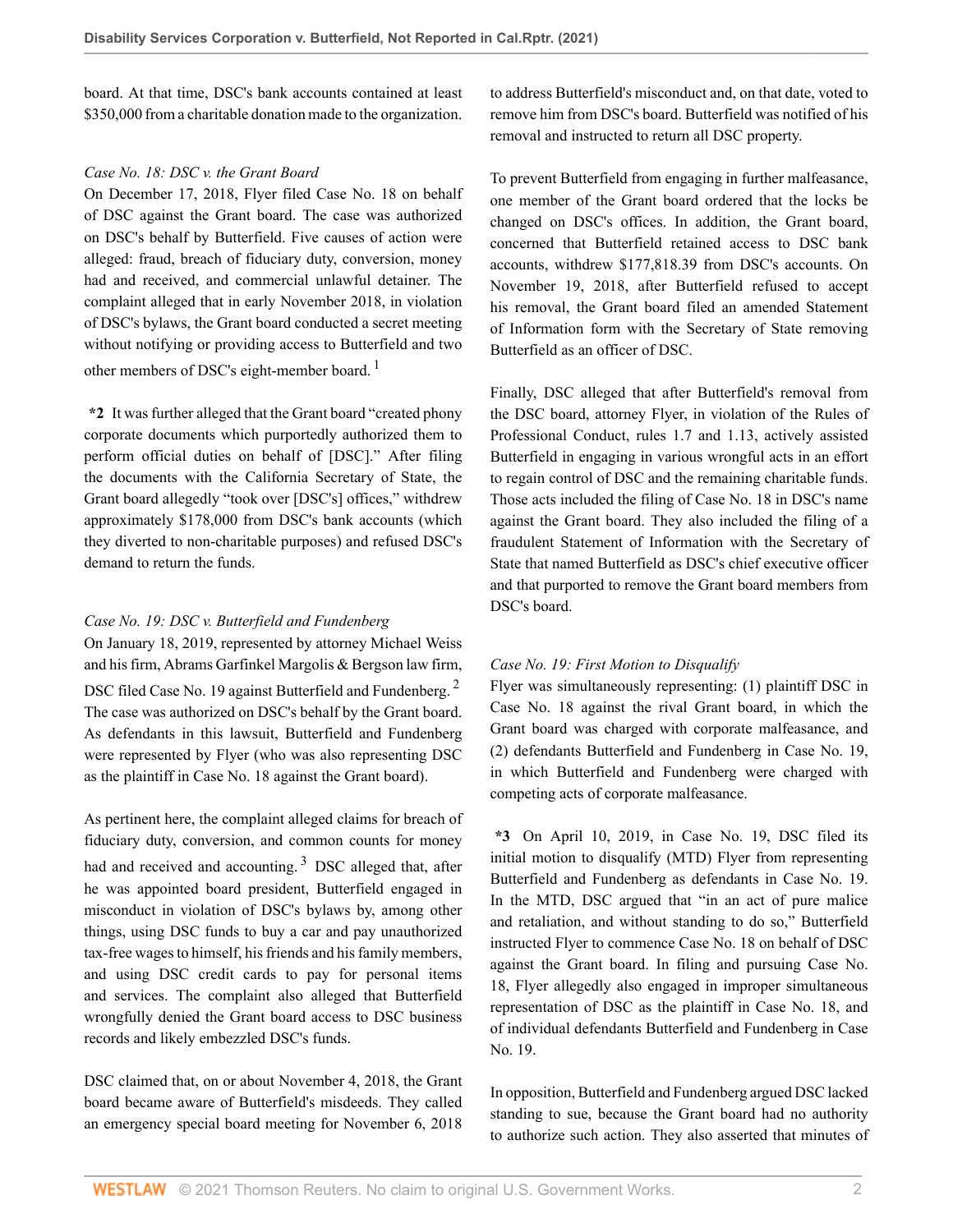a January 20, 2019 meeting of DSC's true board reflected a vote "rescinding" Weiss's authority to prosecute Case No. 19 on DSC's behalf. Instead, the board retained Flyer's firm to represent Butterfield and Fundenberg in that action. Finally, Butterfield and Fundenberg argued that the Weiss declaration submitted in support of the MTD presented no admissible evidence of wrongdoing by Butterfield or Flyer.

On July 17, 2019, the MTD was argued. The court found DSC had failed to present admissible evidence of "adverse, conflicting interests" between DSC on the one hand, and Butterfield and Fundenberg on the other, and denied the motion without prejudice.

# *Case No. 19: Renewed Motion to Disqualify*

On August 28, 2019, DSC filed a second MTD in Case No. 19, largely reiterating its earlier arguments, supported by the declarations of Grant and Weiss. DSC also informed the trial court that, in March 2018, Flyer had previously represented DSC in a federal action.

In opposition to the second MTD, Butterfield and Fundenberg argued: (1) DSC lacked standing to seek Flyer's disqualification, (2) an attorney could properly represent an entity and its agent where, as here, there was no conflict of interest, and (3) DSC's board had investigated the matter and determined there was no actual conflict of interest.

On November 5, 2019, at the hearing on the second MTD, the trial court expressed its "belie[f] that there probably [was] a conflict of interest" in Flyer's simultaneous representation of DSC as plaintiff in Case No. 18, and Butterfield and Fundenberg as defendant's in Case No. 19. However, the court found again that Grant had failed to submit competent evidence to support a finding that a conflict in fact existed. On its own motion, the court continued the hearing to permit Grant to produce admissible evidence showing the existence of adverse, conflicting interests.

Grant and Weiss submitted supplemental declarations. The declarations were accompanied by "timesheets" that Butterfield and his friends and family members presented to DSC in fall 2018. The declarations were also accompanied by copies of bank statements and approximately 50 checks reflecting payments of over \$29,000 made by DSC to these individuals. Many checks contained the designations "payroll" and "hours," but no tax or other withholdings had been taken from wages paid. DSC also submitted evidence of cash withdrawals Butterfield made for personal use. Finally,

DSC submitted a copy of a March 2018 agreement by which DSC had retained Flyer to represent it in a prior action in federal court.

The trial court found this evidence sufficient to support the allegation that Butterfield had "hired and paid employees without the Board's authorization in violation of DSC's bylaws." This evidence was "significant because it demonstrate[d] that a conflict between DSC and its former president, ... Butterfield, ha[d] arisen." As such, the court concluded that Flyer was disqualified from representing Butterfield and Fundenberg in Case No. 19, and granted the MTD $<sup>4</sup>$  $<sup>4</sup>$  $<sup>4</sup>$ </sup>

<span id="page-2-1"></span><span id="page-2-0"></span>**\*4** Butterfield and Fundenberg appeal from the order disqualifying Flyer from representing them.<sup>[5](#page-7-4)</sup> In their opening brief, they state that the parties agreed to stay Case No. 19 pending the outcome of this appeal.

# *Case No. 18—Motion for Summary Judgment*

In April 2020, in Case No. 18, DSC (represented by Flyer) filed a "Motion for Summary Judgment," supported by six declarations from DSC board members, and a declaration from an attorney in Flyer's firm. DSC also filed a "Separate Statement in Support of [the motion for summary judgment]," and a Request for Judicial Notice.

DSC argued that undisputed evidence established that the Grant board had breached its fiduciary duties, committed conversion, and improperly retained funds intended for DSC's benefit. The gist of DSC's motion was that the Grant board members breached their fiduciary duties by failing to provide notice of or access to the November 6, 2018 special meeting to Butterfield and Fundenberg and two other board members, as required by DSC's bylaws and California law. As a result, Butterfield and Fundenberg argued that all actions taken by Grant board at and after the November 6, 2018 meeting were unauthorized and invalid. Those invalid actions included the Grant board's creation of improper authorization documents filed with the Secretary of State, withdrawal of approximately \$178,000 from DSC's bank accounts, assumption of control over DSC's offices for three months, conversion of DSC property contained therein, and unauthorized retention of and payments to Weiss's firm.

Grant, the only defendant in Case No. 18 to answer the complaint, opposed the summary judgment motion. On April 28, 2020, Grant (who has been self-represented throughout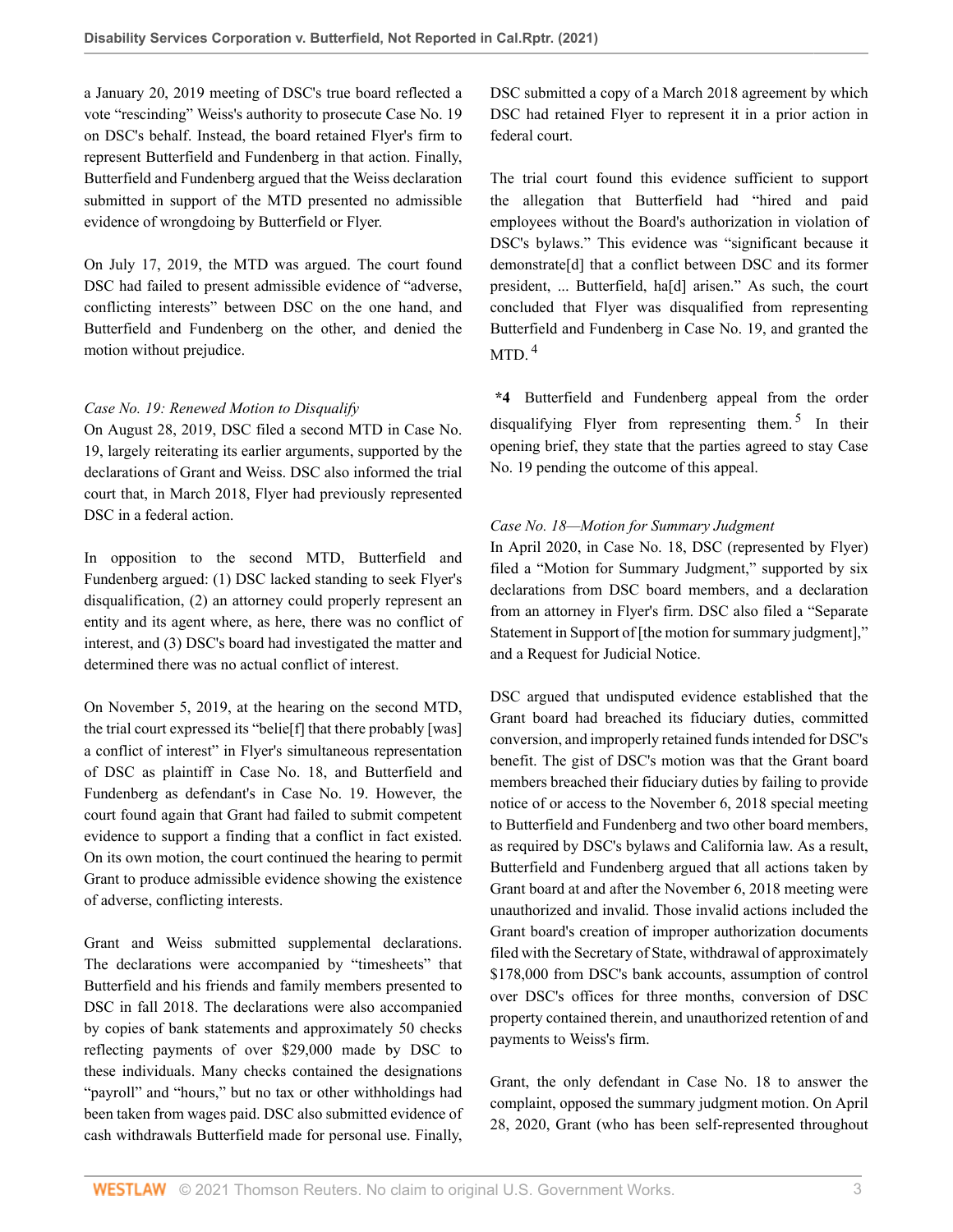this litigation), filed a document entitled "Objection to [DSC's] Motion for Summary Judgment" (Objection). Grant did not submit a separate statement.

The hearing on the motion for summary judgment began on June 25, 2020. The trial court observed that Grant's Objection did not comply with the requirements of the [California Rules](http://www.westlaw.com/Link/Document/FullText?findType=L&pubNum=1085226&cite=CASTCIVLR3.1354&originatingDoc=I61d52a00a22d11ebb59191cef82ec18e&refType=SP&originationContext=document&vr=3.0&rs=cblt1.0&transitionType=DocumentItem&contextData=(sc.Default)#co_pp_a83b000018c76) [of Court, rule 3.1354\(b\)](http://www.westlaw.com/Link/Document/FullText?findType=L&pubNum=1085226&cite=CASTCIVLR3.1354&originatingDoc=I61d52a00a22d11ebb59191cef82ec18e&refType=SP&originationContext=document&vr=3.0&rs=cblt1.0&transitionType=DocumentItem&contextData=(sc.Default)#co_pp_a83b000018c76) regarding objections to evidence. Nevertheless, on its own motion, the court agreed to construe Grant's Objection as his points and authorities in opposition to the motion for summary judgment. On its own motion, the court also continued the hearing to August 12, 2020 and directed Grant to file a separate statement by July 10, 2020.

<span id="page-3-0"></span>On July 9, 2020, Grant filed a separate statement that disputed and or objected to the majority of DSC's 49 purportedly undisputed facts. <sup>[6](#page-7-5)</sup> However, Grant presented no additional disputed facts. Grant also submitted a 169-page "Response" to DSC's motion for summary judgment which included declarations from each Grant board member and 26 exhibits. On July 17, 2020, DSC filed its supplemental reply and objections to Grant's declaration.

**\*5** The summary judgment motion was argued on August 12, 2020. The trial court considered Grant's Objection and separate statement. However, the court declined to consider Grant's voluminous July 9, 2020 "Response" because it "exceed[ed] the scope of the court's June 25, 2020 minute order." Addressing the merits, the trial court found that DSC satisfied its initial burden of proof, but Grant failed to present evidence demonstrating the existence of a material factual dispute. The motion was granted, and judgment subsequently entered in favor of DSC for \$14,016.35. Grant timely appealed. We granted Butterfield's request to consolidate the two appeals.

# **DISCUSSION**

# I. *Case No. 19: The Motion to Disqualify*

Butterfield and Fundenberg argue that the trial court erred when it disqualified Flyer from representing them in Case No. 19. They maintain that (1) DSC lacked standing to have Flyer disqualified, because the Grant board lacked authority to initiate such action in Case No. 19 on DSC's behalf, (2) in light of the court's grant of summary judgment in Case No. 18, the doctrine of collateral estoppel requires reversal of the order disqualifying Flyer in Case No. 19, and (3) the evidence and law do not support Flyer's disqualification in Case No. 19. We reject these contentions.

#### *The Standard of Review*

Broadly speaking, a trial court's decision on a disqualification motion is reviewed for abuse of discretion. (*[Doe v. Yim](http://www.westlaw.com/Link/Document/FullText?findType=Y&serNum=2052076838&pubNum=0007053&originatingDoc=I61d52a00a22d11ebb59191cef82ec18e&refType=RP&fi=co_pp_sp_7053_581&originationContext=document&vr=3.0&rs=cblt1.0&transitionType=DocumentItem&contextData=(sc.Default)#co_pp_sp_7053_581)* (2020) [55 Cal.App.5th 573, 581](http://www.westlaw.com/Link/Document/FullText?findType=Y&serNum=2052076838&pubNum=0007053&originatingDoc=I61d52a00a22d11ebb59191cef82ec18e&refType=RP&fi=co_pp_sp_7053_581&originationContext=document&vr=3.0&rs=cblt1.0&transitionType=DocumentItem&contextData=(sc.Default)#co_pp_sp_7053_581).) Under this standard, we review the court's legal conclusions de novo, and review its factual findings for the existence of substantial supporting evidence. (*Ibid*.) If substantial evidence supports the trial court's factual findings, we review its co[nclu](https://1.next.westlaw.com/Link/RelatedInformation/Flag?documentGuid=I69bf722b203611dd9876f446780b7bdc&transitionType=InlineKeyCiteFlags&originationContext=docHeaderFlag&Rank=0&contextData=(sc.Default) )sions based on those findings

for abuse of discretion. ( *[Haraguchi v. Superior Court](http://www.westlaw.com/Link/Document/FullText?findType=Y&serNum=2015992814&pubNum=0004040&originatingDoc=I61d52a00a22d11ebb59191cef82ec18e&refType=RP&fi=co_pp_sp_4040_711&originationContext=document&vr=3.0&rs=cblt1.0&transitionType=DocumentItem&contextData=(sc.Default)#co_pp_sp_4040_711)*

[\(2008\) 43 Cal.4th 706, 711–712](http://www.westlaw.com/Link/Document/FullText?findType=Y&serNum=2015992814&pubNum=0004040&originatingDoc=I61d52a00a22d11ebb59191cef82ec18e&refType=RP&fi=co_pp_sp_4040_711&originationContext=document&vr=3.0&rs=cblt1.0&transitionType=DocumentItem&contextData=(sc.Default)#co_pp_sp_4040_711) (*Haraguchi*); *[Bridgepoint](http://www.westlaw.com/Link/Document/FullText?findType=Y&serNum=2045427088&pubNum=0007053&originatingDoc=I61d52a00a22d11ebb59191cef82ec18e&refType=RP&fi=co_pp_sp_7053_969&originationContext=document&vr=3.0&rs=cblt1.0&transitionType=DocumentItem&contextData=(sc.Default)#co_pp_sp_7053_969) [Construction Services, Inc. v. Newton](http://www.westlaw.com/Link/Document/FullText?findType=Y&serNum=2045427088&pubNum=0007053&originatingDoc=I61d52a00a22d11ebb59191cef82ec18e&refType=RP&fi=co_pp_sp_7053_969&originationContext=document&vr=3.0&rs=cblt1.0&transitionType=DocumentItem&contextData=(sc.Default)#co_pp_sp_7053_969)* (2018) 26 Cal.App.5th [966, 969](http://www.westlaw.com/Link/Document/FullText?findType=Y&serNum=2045427088&pubNum=0007053&originatingDoc=I61d52a00a22d11ebb59191cef82ec18e&refType=RP&fi=co_pp_sp_7053_969&originationContext=document&vr=3.0&rs=cblt1.0&transitionType=DocumentItem&contextData=(sc.Default)#co_pp_sp_7053_969) (*Bridgepoint*).)

# A. *Standing to Seek Flyer's Disqualification*

We reject Butterfield and Fundenberg's argument that the Grant board members were no longer "true" members of DSC's board, and that therefore DSC had no standing in Case No. 19 to bring a motion in DSC's name to disqualify Flyer. "A complaining party who [files](https://1.next.westlaw.com/Link/RelatedInformation/Flag?documentGuid=I1cb857b62ee011e088699d6fd571daba&transitionType=InlineKeyCiteFlags&originationContext=docHeaderFlag&Rank=0&contextData=(sc.Default) ) a motion to disqualify is

required to have standing." ( *[Blue Water Sunset, LLC v.](http://www.westlaw.com/Link/Document/FullText?findType=Y&serNum=2024514526&pubNum=0004041&originatingDoc=I61d52a00a22d11ebb59191cef82ec18e&refType=RP&fi=co_pp_sp_4041_485&originationContext=document&vr=3.0&rs=cblt1.0&transitionType=DocumentItem&contextData=(sc.Default)#co_pp_sp_4041_485) Markowitz* [\(2011\) 192 Cal.App.4th 477, 485](http://www.westlaw.com/Link/Document/FullText?findType=Y&serNum=2024514526&pubNum=0004041&originatingDoc=I61d52a00a22d11ebb59191cef82ec18e&refType=RP&fi=co_pp_sp_4041_485&originationContext=document&vr=3.0&rs=cblt1.0&transitionType=DocumentItem&contextData=(sc.Default)#co_pp_sp_4041_485) (*Blue Water*).) Standing may be conferred if the complaining party has a past or present attorney-c[lien](https://1.next.westlaw.com/Link/RelatedInformation/Flag?documentGuid=I1cb857b62ee011e088699d6fd571daba&transitionType=InlineKeyCiteFlags&originationContext=docHeaderFlag&Rank=0&contextData=(sc.Default) )t relationship with the attorney targeted by the motion.  $\left(\right)$  *Id.* [at p. 487](http://www.westlaw.com/Link/Document/FullText?findType=Y&serNum=2024514526&pubNum=0004041&originatingDoc=I61d52a00a22d11ebb59191cef82ec18e&refType=RP&fi=co_pp_sp_4041_487&originationContext=document&vr=3.0&rs=cblt1.0&transitionType=DocumentItem&contextData=(sc.Default)#co_pp_sp_4041_487) ["[i]f an attorney simultaneously represents two clients with adverse interests, automatic disqualification is the rule"].)

Here, DSC as plaintiff in Case Nos. 18 was represented by Flyer. Having a present attorney-client relationship with Flyer in Case No. 18, DSC had standing in Case No. 19 to move to disqualify him based on his simultaneous representation of Butterfield and Fundenberg as defendants in Case No. 19.

Insofar as Butterfield and Fundenberg contend that DSC had no such standing, their argument is misplaced. They assert that the Grant board members had been voted off the board on November 29, 2018; that those members had no authority to authorize legal action on DSC's behalf; and that that therefore DSC lacked standing to seek Flyer's disqualification. However, this argument does not actually challenge DSC's standing. It involves the issue, hotly contested at the time of the motion to disqualify, of which of the competing boards could exercise corporate authority.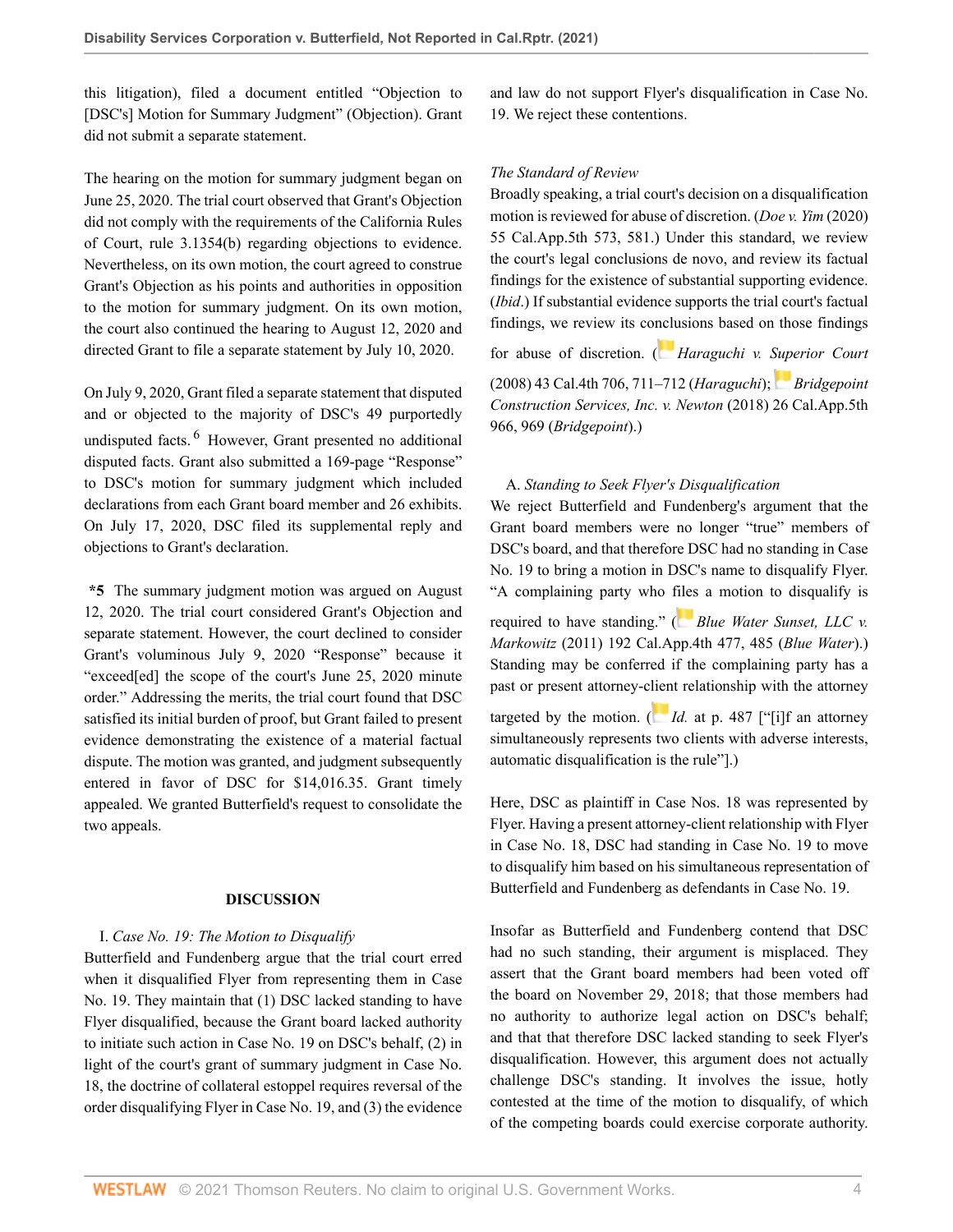That issue was an essential issue to be litigated in the two pending lawsuits, and it gave rise to Flyer's conflict of interest in the first place: simultaneously representing clients with competing interests.

**\*6** In any event, as we explain in our discussion of the merits of the court's ruling, the court, on substantial evidence, concluded that the evidence established DSC's standing.

# B. *Collateral Estoppel*

In Case No. 18, the trial court granted summary judgment on DSC's complaint against the Grant board. The court found, in substance, that Grant raised no triable issue of fact to dispute that the Grant board's purported take-over of DSC and later actions, as alleged in the complaint, violated DSC's bylaws and the California Corporations Code. In our discussion of Grant's appeal from the ruling, in part II of our opinion, we affirm the ruling.

However, we disagree with Butterfield and Fundenberg that under the doctrine of collateral estoppel, the summary judgment in Case No. 18 requires reversal of the trial court's disqualification ruling in Case No. 19. The doctrine of collateral estoppel operates to prevent the relitigation of issues previously adjudicated in another action. (*[In re Marriage of](http://www.westlaw.com/Link/Document/FullText?findType=Y&serNum=2042990499&pubNum=0007053&originatingDoc=I61d52a00a22d11ebb59191cef82ec18e&refType=RP&fi=co_pp_sp_7053_827&originationContext=document&vr=3.0&rs=cblt1.0&transitionType=DocumentItem&contextData=(sc.Default)#co_pp_sp_7053_827) Furie* [\(2017\) 16 Cal.App.5th 816, 827–828](http://www.westlaw.com/Link/Document/FullText?findType=Y&serNum=2042990499&pubNum=0007053&originatingDoc=I61d52a00a22d11ebb59191cef82ec18e&refType=RP&fi=co_pp_sp_7053_827&originationContext=document&vr=3.0&rs=cblt1.0&transitionType=DocumentItem&contextData=(sc.Default)#co_pp_sp_7053_827).) The test for the application of the doctrine requires, among other things, that the issue be identical to the one sought to be reliti[gate](https://1.next.westlaw.com/Link/RelatedInformation/Flag?documentGuid=I426514fbc5dc11dcbb72bbec4e175148&transitionType=InlineKeyCiteFlags&originationContext=docHeaderFlag&Rank=0&contextData=(sc.Default) )d, which

was necessarily decided in a prior action. *(Ibid.*; *[Zevnik v.](http://www.westlaw.com/Link/Document/FullText?findType=Y&serNum=2014769161&pubNum=0004041&originatingDoc=I61d52a00a22d11ebb59191cef82ec18e&refType=RP&fi=co_pp_sp_4041_82&originationContext=document&vr=3.0&rs=cblt1.0&transitionType=DocumentItem&contextData=(sc.Default)#co_pp_sp_4041_82)*) *Superior Court* [\(2008\) 159 Cal.App.4th 76, 82.](http://www.westlaw.com/Link/Document/FullText?findType=Y&serNum=2014769161&pubNum=0004041&originatingDoc=I61d52a00a22d11ebb59191cef82ec18e&refType=RP&fi=co_pp_sp_4041_82&originationContext=document&vr=3.0&rs=cblt1.0&transitionType=DocumentItem&contextData=(sc.Default)#co_pp_sp_4041_82)) At the time the trial court ordered Flyer disqualified, both Case Nos. 18 and 19 were pending. The issue decided by the motion to disqualify in Case No. 19 did not address the merits of the two lawsuits and the question who had corporate control, but whether in the two competing lawsuits yet to be litigated, Flyer was simultaneously representing multiple clients who had adverse interests. That was not the issue decided by the grant of summary judgment. Of course, DSC's summary judgment motion had not yet been filed, let alone ruled on. Moreover, the later grant of summary judgment against Grant in Case No. 18 did not obviate Flyer's simultaneous representation of clients with adverse interests in Case Nos. 18 and 19, before the summary judgment.<sup>[7](#page-7-6)</sup>

# D. *The Disqualification Ruling*

As we have noted, "it is a violation of the duty of loyalty for the attorney to assume a position adverse or antagonistic to his or her client without the client's free and intelligent consent given after f[ull k](https://1.next.westlaw.com/Link/RelatedInformation/Flag?documentGuid=I42031e0ffab711d98ac8f235252e36df&transitionType=InlineKeyCiteFlags&originationContext=docHeaderFlag&Rank=0&contextData=(sc.Default) )nowledge of all the facts and circumstances.

[Citation.]" ( *[State Farm Mutual Automobile Ins. Co. v.](http://www.westlaw.com/Link/Document/FullText?findType=Y&serNum=1999144218&pubNum=0004041&originatingDoc=I61d52a00a22d11ebb59191cef82ec18e&refType=RP&fi=co_pp_sp_4041_1431&originationContext=document&vr=3.0&rs=cblt1.0&transitionType=DocumentItem&contextData=(sc.Default)#co_pp_sp_4041_1431) Federal Ins. Co.* [\(1999\) 72 Cal.App.4th 1422, 1431](http://www.westlaw.com/Link/Document/FullText?findType=Y&serNum=1999144218&pubNum=0004041&originatingDoc=I61d52a00a22d11ebb59191cef82ec18e&refType=RP&fi=co_pp_sp_4041_1431&originationContext=document&vr=3.0&rs=cblt1.0&transitionType=DocumentItem&contextData=(sc.Default)#co_pp_sp_4041_1431).)

In *[F](https://1.next.westlaw.com/Link/RelatedInformation/Flag?documentGuid=Ic59086e5fab811d99439b076ef9ec4de&transitionType=InlineKeyCiteFlags&originationContext=docHeaderFlag&Rank=0&contextData=(sc.Default) )orrest v. Baeza* [\(1997\) 58 Cal.App.4th 65,](http://www.westlaw.com/Link/Document/FullText?findType=Y&serNum=1997200413&pubNum=0004041&originatingDoc=I61d52a00a22d11ebb59191cef82ec18e&refType=RP&originationContext=document&vr=3.0&rs=cblt1.0&transitionType=DocumentItem&contextData=(sc.Default)) the court observed that, in contrast to cases involving successive representation of clients with potentially adverse interests, " '[t]he primary value at stake in cases of simultaneous or dual representation is the attorney's duty—and the client's legitim[ate](https://1.next.westlaw.com/Link/RelatedInformation/Flag?documentGuid=Ica242dd5faba11d983e7e9deff98dc6f&transitionType=InlineKeyCiteFlags&originationContext=docHeaderFlag&Rank=0&contextData=(sc.Default) ) expectation—of *loyalty*, rather than confidentiality.' ( *[Flatt v. Superior Court](http://www.westlaw.com/Link/Document/FullText?findType=Y&serNum=1995020522&pubNum=0004040&originatingDoc=I61d52a00a22d11ebb59191cef82ec18e&refType=RP&fi=co_pp_sp_4040_284&originationContext=document&vr=3.0&rs=cblt1.0&transitionType=DocumentItem&contextData=(sc.Default)#co_pp_sp_4040_284)* [(1994)] 9 Cal.4th [\[275\] at p. 284.](http://www.westlaw.com/Link/Document/FullText?findType=Y&serNum=1995020522&pubNum=0004040&originatingDoc=I61d52a00a22d11ebb59191cef82ec18e&refType=RP&fi=co_pp_sp_4040_284&originationContext=document&vr=3.0&rs=cblt1.0&transitionType=DocumentItem&contextData=(sc.Default)#co_pp_sp_4040_284)) " '[R]epresentation adverse to a *present* client must be measured not so much against the similarities in litigation, as against the duty of undivided loyalty which an attorney owes to each of his clients.' " [Citation.] [¶] '[I]n all but a few instances, the rule of disqualification in simultaneous representation cases is a *per se* or "automatic" one. [Citations.] [¶] ... The strict proscription against dual representation of clients with adverse interests thus derives from a concern with protecting the integrity of the attorneyclient relationship rather than from concerns with the risk of specific acts of disloyalty or diminution of the quality of the attorney's representation." (*Forrest, supra*, at p. 74.)

**\*7** Here, in support of its request for Flyer's disqualification, DSC presented evidence that its board lacked a signed retainer with Flyer's firm. DSC also presented copies of 50 checks signed by Butterfield between July 2018 and 2019, evidencing tax-free salary and wage payments of over \$29,000 to Butterfield and his family members and friends. It also presented evidence that Butterfield hired and paid these individuals without authorization and in violation of DSC's bylaws.

<span id="page-4-1"></span>The court found this that this evidence "demonstrate[d] that a conflict between DSC and its former president, ... Butterfield, ha[d] arisen. As such, [Flyer] [was] not [permitted to] represent both DSC and ... Butterfield."<sup>[8](#page-7-7)</sup> The trial court rejected Butterfield's representation that he was an employee of DSC in January 2019, that another board member had approved one individual's employment, and two others had worked as independent contractors.

<span id="page-4-0"></span>The trial court's factual findings are supported by substantial evidence (the evidence submitted by DSC), and buttressed by the court's credibility findings (rejecting Butterfield's evidence). Therefore, we review the court's disqualification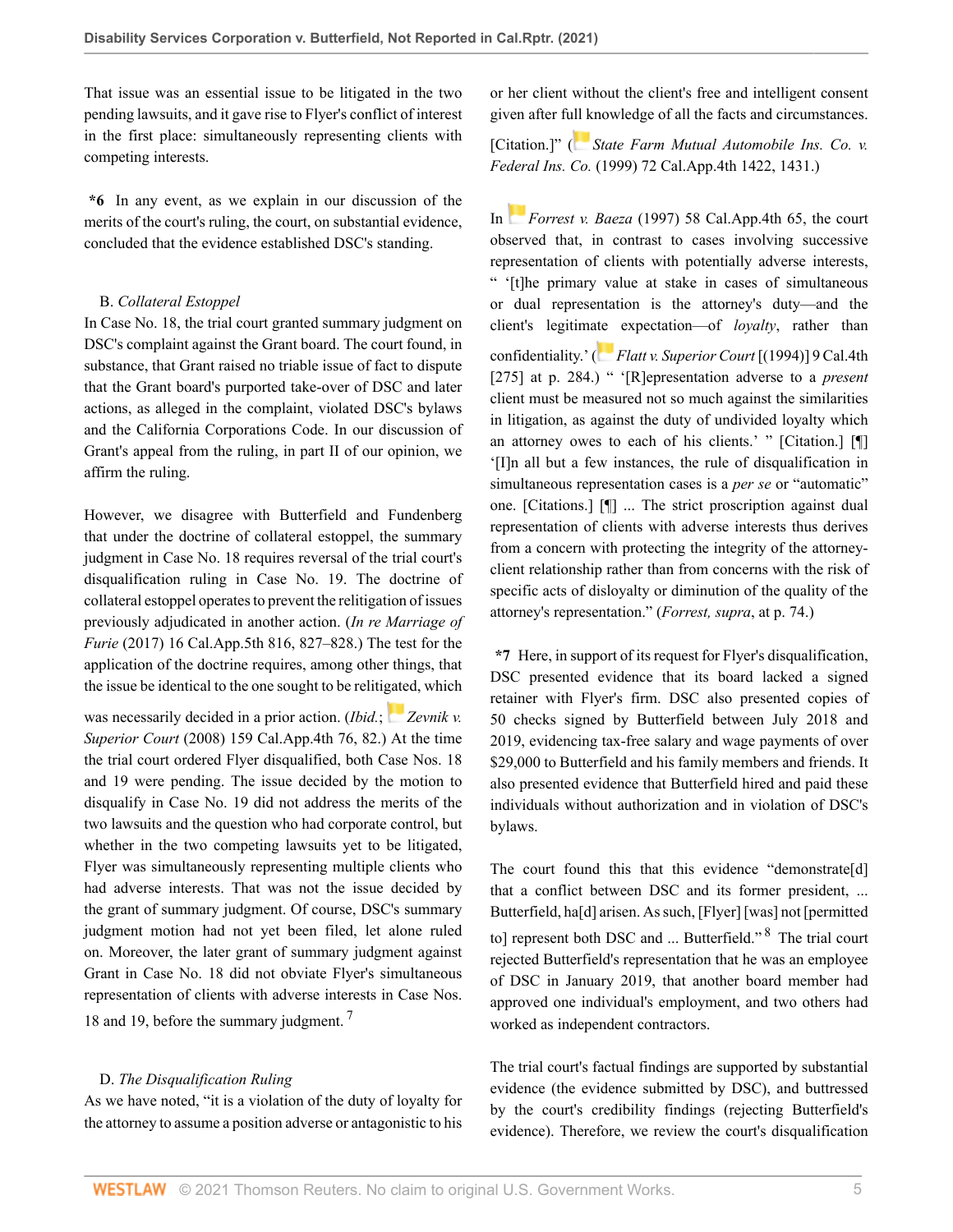of Fl[yer p](https://1.next.westlaw.com/Link/RelatedInformation/Flag?documentGuid=I69bf722b203611dd9876f446780b7bdc&transitionType=InlineKeyCiteFlags&originationContext=docHeaderFlag&Rank=0&contextData=(sc.Default) )remised on those findings for abuse of discretion. [\(Se](https://1.next.westlaw.com/Link/RelatedInformation/Flag?documentGuid=Ib2c09a70b09611e8943bb2cb5f7224e8&transitionType=InlineKeyCiteFlags&originationContext=docHeaderFlag&Rank=0&contextData=(sc.Default) )e *Haraguchi, supra,* [43 Cal.4th at pp. 711–712](http://www.westlaw.com/Link/Document/FullText?findType=Y&serNum=2015992814&pubNum=0004040&originatingDoc=I61d52a00a22d11ebb59191cef82ec18e&refType=RP&fi=co_pp_sp_4040_711&originationContext=document&vr=3.0&rs=cblt1.0&transitionType=DocumentItem&contextData=(sc.Default)#co_pp_sp_4040_711); *Bridgepoint, supra,* [26 Cal.App.5th at p. 969.](http://www.westlaw.com/Link/Document/FullText?findType=Y&serNum=2045427088&pubNum=0007053&originatingDoc=I61d52a00a22d11ebb59191cef82ec18e&refType=RP&fi=co_pp_sp_7053_969&originationContext=document&vr=3.0&rs=cblt1.0&transitionType=DocumentItem&contextData=(sc.Default)#co_pp_sp_7053_969))

On the facts as found by the court, the court reasonably concluded that Flyer was disqualified from representing both DSC as plaintiff in Case No. 18 and individual defendants Butterfield and Fundenberg being sued by DSC in Case No. 19. In short, Flyer was simultaneously representing clients with adverse interests: in Case No. 18, he represented DSC in its action against the Grant board; in Case No. 19, he represented Butterfield and Fundenberg, rivals of the Grant board, in DSC's action against them. Where, as here, a member of a company's board is accused of wrongdoing, the same attorney may not represent both the corporation and the accused board member, nor may the comp[any](https://1.next.westlaw.com/Link/RelatedInformation/Flag?documentGuid=I1cb857b62ee011e088699d6fd571daba&transitionType=InlineKeyCiteFlags&originationContext=docHeaderFlag&Rank=0&contextData=(sc.Default) )'s directors waive the inherent conflict of interest.

(See *Blue Water, supra,* [192 Cal.App.4th at pp. 486–](http://www.westlaw.com/Link/Document/FullText?findType=Y&serNum=2024514526&pubNum=0004041&originatingDoc=I61d52a00a22d11ebb59191cef82ec18e&refType=RP&fi=co_pp_sp_4041_486&originationContext=document&vr=3.0&rs=cblt1.0&transitionType=DocumentItem&contextData=(sc.Default)#co_pp_sp_4041_486) [487](http://www.westlaw.com/Link/Document/FullText?findType=Y&serNum=2024514526&pubNum=0004041&originatingDoc=I61d52a00a22d11ebb59191cef82ec18e&refType=RP&fi=co_pp_sp_4041_486&originationContext=document&vr=3.0&rs=cblt1.0&transitionType=DocumentItem&contextData=(sc.Default)#co_pp_sp_4041_486) [the same law firm may not represent a company and company insiders alleged to have co[mmi](https://1.next.westlaw.com/Link/RelatedInformation/Flag?documentGuid=I2e96bb575efd11dd9876f446780b7bdc&transitionType=InlineKeyCiteFlags&originationContext=docHeaderFlag&Rank=0&contextData=(sc.Default) )tted fraud whose

interests are adverse and conflicting]; *[Gong v. RFG Oil,](http://www.westlaw.com/Link/Document/FullText?findType=Y&serNum=2016650330&pubNum=0004041&originatingDoc=I61d52a00a22d11ebb59191cef82ec18e&refType=RP&fi=co_pp_sp_4041_214&originationContext=document&vr=3.0&rs=cblt1.0&transitionType=DocumentItem&contextData=(sc.Default)#co_pp_sp_4041_214) Inc.* [\(2008\) 166 Cal.App.4th 209, 214–215](http://www.westlaw.com/Link/Document/FullText?findType=Y&serNum=2016650330&pubNum=0004041&originatingDoc=I61d52a00a22d11ebb59191cef82ec18e&refType=RP&fi=co_pp_sp_4041_214&originationContext=document&vr=3.0&rs=cblt1.0&transitionType=DocumentItem&contextData=(sc.Default)#co_pp_sp_4041_214).) The trial court did not abuse its discretion in disqualifying Flyer from representing Butterfield and Fundenberg as defendants in Case No. 19, based on the conflict of interest created by his simultaneous representation of DSC as plaintiff in Case No.  $18^{9}$  $18^{9}$  $18^{9}$ 

# <span id="page-5-0"></span>II. *Case No. 18*: *Summary Judgment*

# A. *Standard of Review and Controlling Law*

**\*8** The fundamental purpose of a summary judgment motion is to provide the trial court a mechanism to cut through the parties' pleadings and determine whether material factual i[ssue](https://1.next.westlaw.com/Link/RelatedInformation/Flag?documentGuid=Iee8b473ffab511d9bf60c1d57ebc853e&transitionType=InlineKeyCiteFlags&originationContext=docHeaderFlag&Rank=0&contextData=(sc.Default) )s exist such that a trial is necessary to resolve the dispute.

( *[Aguilar v. Atlantic Richfield Co.](http://www.westlaw.com/Link/Document/FullText?findType=Y&serNum=2001516569&pubNum=0004040&originatingDoc=I61d52a00a22d11ebb59191cef82ec18e&refType=RP&fi=co_pp_sp_4040_843&originationContext=document&vr=3.0&rs=cblt1.0&transitionType=DocumentItem&contextData=(sc.Default)#co_pp_sp_4040_843)* (2001) 25 Cal.4th 826, [843](http://www.westlaw.com/Link/Document/FullText?findType=Y&serNum=2001516569&pubNum=0004040&originatingDoc=I61d52a00a22d11ebb59191cef82ec18e&refType=RP&fi=co_pp_sp_4040_843&originationContext=document&vr=3.0&rs=cblt1.0&transitionType=DocumentItem&contextData=(sc.Default)#co_pp_sp_4040_843); *Yanez v. Plummer* [\(2013\) 221 Cal.App.4th 180, 186](http://www.westlaw.com/Link/Document/FullText?findType=Y&serNum=2031905060&pubNum=0004041&originatingDoc=I61d52a00a22d11ebb59191cef82ec18e&refType=RP&fi=co_pp_sp_4041_186&originationContext=document&vr=3.0&rs=cblt1.0&transitionType=DocumentItem&contextData=(sc.Default)#co_pp_sp_4041_186).)

To that end, a basic requirement is that the papers supporting a motion for summary judgment "shall include a separate statement setting forth plainly and concisely all mate[rial](https://1.next.westlaw.com/Link/RelatedInformation/Flag?documentGuid=NA59AE110851F11E6B40FA6262051C5AD&transitionType=InlineKeyCiteFlags&originationContext=docHeaderFlag&Rank=0&contextData=(sc.Default) ) facts

that the moving party contends are undisputed." ( $\sim$  [Code](http://www.westlaw.com/Link/Document/FullText?findType=L&pubNum=1000201&cite=CACPS437C&originatingDoc=I61d52a00a22d11ebb59191cef82ec18e&refType=SP&originationContext=document&vr=3.0&rs=cblt1.0&transitionType=DocumentItem&contextData=(sc.Default)#co_pp_3fed000053a85) Civ. Proc.,  $\S$  437c, subd. (b)(1).) Each material fact in the separate statement must be accompanied by reference to the evidence supporting that fact. (*Ibid*.) "The separate statement is not merely a technical requirement, it is an indispensable part of the summary judgment or adjudication process," and "failure to comply with [thi](https://1.next.westlaw.com/Link/RelatedInformation/Flag?documentGuid=I3038fa112ceb11ddb6a3a099756c05b7&transitionType=InlineKeyCiteFlags&originationContext=docHeaderFlag&Rank=0&contextData=(sc.Default) )s requirement sufficient grounds

to grant the motion." ( *[Whitehead v. Habig](http://www.westlaw.com/Link/Document/FullText?findType=Y&serNum=2016192091&pubNum=0004041&originatingDoc=I61d52a00a22d11ebb59191cef82ec18e&refType=RP&fi=co_pp_sp_4041_902&originationContext=document&vr=3.0&rs=cblt1.0&transitionType=DocumentItem&contextData=(sc.Default)#co_pp_sp_4041_902)* (2008) 163 [Cal.App.4th 896, 902](http://www.westlaw.com/Link/Document/FullText?findType=Y&serNum=2016192091&pubNum=0004041&originatingDoc=I61d52a00a22d11ebb59191cef82ec18e&refType=RP&fi=co_pp_sp_4041_902&originationContext=document&vr=3.0&rs=cblt1.0&transitionType=DocumentItem&contextData=(sc.Default)#co_pp_sp_4041_902).)

Similarly, a party opposing a motion for summary judgment must file its own "separate statement that responds to each of the material facts contended by the moving party to be undisputed, indicating if the opposing party agrees or disagrees that those facts are undisputed. The statement also shall set forth plainly and concisely any other material facts the opposing party contends are disputed[,] ... followed by a reference to the supporting evidence. *Failure to comply with this requirement of a separate statement may constitute a sufficient gr[oun](https://1.next.westlaw.com/Link/RelatedInformation/Flag?documentGuid=NA59AE110851F11E6B40FA6262051C5AD&transitionType=InlineKeyCiteFlags&originationContext=docHeaderFlag&Rank=0&contextData=(sc.Default) )d, in the court's discretion, for granting the motion.*" ( Code Civil Proc.,  $\S$  437c, subd. (b)(3), italics added; see also [Cal. Rules of Court, rule 3.1350\(e\)](http://www.westlaw.com/Link/Document/FullText?findType=L&pubNum=1085226&cite=CASTCIVLR3.1350&originatingDoc=I61d52a00a22d11ebb59191cef82ec18e&refType=SP&originationContext=document&vr=3.0&rs=cblt1.0&transitionType=DocumentItem&contextData=(sc.Default)#co_pp_1184000067914) [\(2\).](http://www.westlaw.com/Link/Document/FullText?findType=L&pubNum=1085226&cite=CASTCIVLR3.1350&originatingDoc=I61d52a00a22d11ebb59191cef82ec18e&refType=SP&originationContext=document&vr=3.0&rs=cblt1.0&transitionType=DocumentItem&contextData=(sc.Default)#co_pp_1184000067914)) " 'We review the ruling on a motion for summary

court.' [Citation.]" ( *[Barenborg v. Sigma Alpha Epsilon](http://www.westlaw.com/Link/Document/FullText?findType=Y&serNum=2047802026&pubNum=0007053&originatingDoc=I61d52a00a22d11ebb59191cef82ec18e&refType=RP&fi=co_pp_sp_7053_76&originationContext=document&vr=3.0&rs=cblt1.0&transitionType=DocumentItem&contextData=(sc.Default)#co_pp_sp_7053_76) Fraternity* [\(2019\) 33 Cal.App.5th 70, 76.](http://www.westlaw.com/Link/Document/FullText?findType=Y&serNum=2047802026&pubNum=0007053&originatingDoc=I61d52a00a22d11ebb59191cef82ec18e&refType=RP&fi=co_pp_sp_7053_76&originationContext=document&vr=3.0&rs=cblt1.0&transitionType=DocumentItem&contextData=(sc.Default)#co_pp_sp_7053_76))

judgment de novo, [appl](https://1.next.westlaw.com/Link/RelatedInformation/Flag?documentGuid=I54efe9f04aa111e9bb0cd983136a9739&transitionType=InlineKeyCiteFlags&originationContext=docHeaderFlag&Rank=0&contextData=(sc.Default) )ying the same standard as the trial

# *Grant's Separate Statement*

Grant maintains the court erred not considering his "July 9th responding Separate Statement [because it] exceeded the scope of the court's June 25, 2020 minute order." Grant misstates the trial court's ruling. The trial court did consider the separate statement Grant submitted on July 9. What the court declined to consider was Grant's belated 169-page "Response" to DSC's motion for summary judgment, which included declarations from each Grant board member and 26 exhibits.

In any event, the trial court did not err in refusing to consider Grant's "Response." The court exercised its discretion to construe Grant's inappropriate "Objection to [DSC's] Motion for Summary Judgement," as what he should have filed, an "opposing memorandum of points and authorities." Further, after admonishing Grant that, as a self-represented party, he was held to the same standard as an attorney, the court also continued the hearing to give hi[m ad](https://1.next.westlaw.com/Link/RelatedInformation/Flag?documentGuid=Ica29fa35faba11d983e7e9deff98dc6f&transitionType=InlineKeyCiteFlags&originationContext=docHeaderFlag&Rank=0&contextData=(sc.Default) )ditional time to file a

compliant separate statement. (See *[Rappleyea v. Campbell](http://www.westlaw.com/Link/Document/FullText?findType=Y&serNum=1994238023&pubNum=0004040&originatingDoc=I61d52a00a22d11ebb59191cef82ec18e&refType=RP&fi=co_pp_sp_4040_985&originationContext=document&vr=3.0&rs=cblt1.0&transitionType=DocumentItem&contextData=(sc.Default)#co_pp_sp_4040_985)* [\(1994\) 8 Cal.4th 975, 985](http://www.westlaw.com/Link/Document/FullText?findType=Y&serNum=1994238023&pubNum=0004040&originatingDoc=I61d52a00a22d11ebb59191cef82ec18e&refType=RP&fi=co_pp_sp_4040_985&originationContext=document&vr=3.0&rs=cblt1.0&transitionType=DocumentItem&contextData=(sc.Default)#co_pp_sp_4040_985) [Pro. per. litigants are held to the same standards as attorneys]). The court's June 25 order did not afford Grant carte blanche to submit additional briefing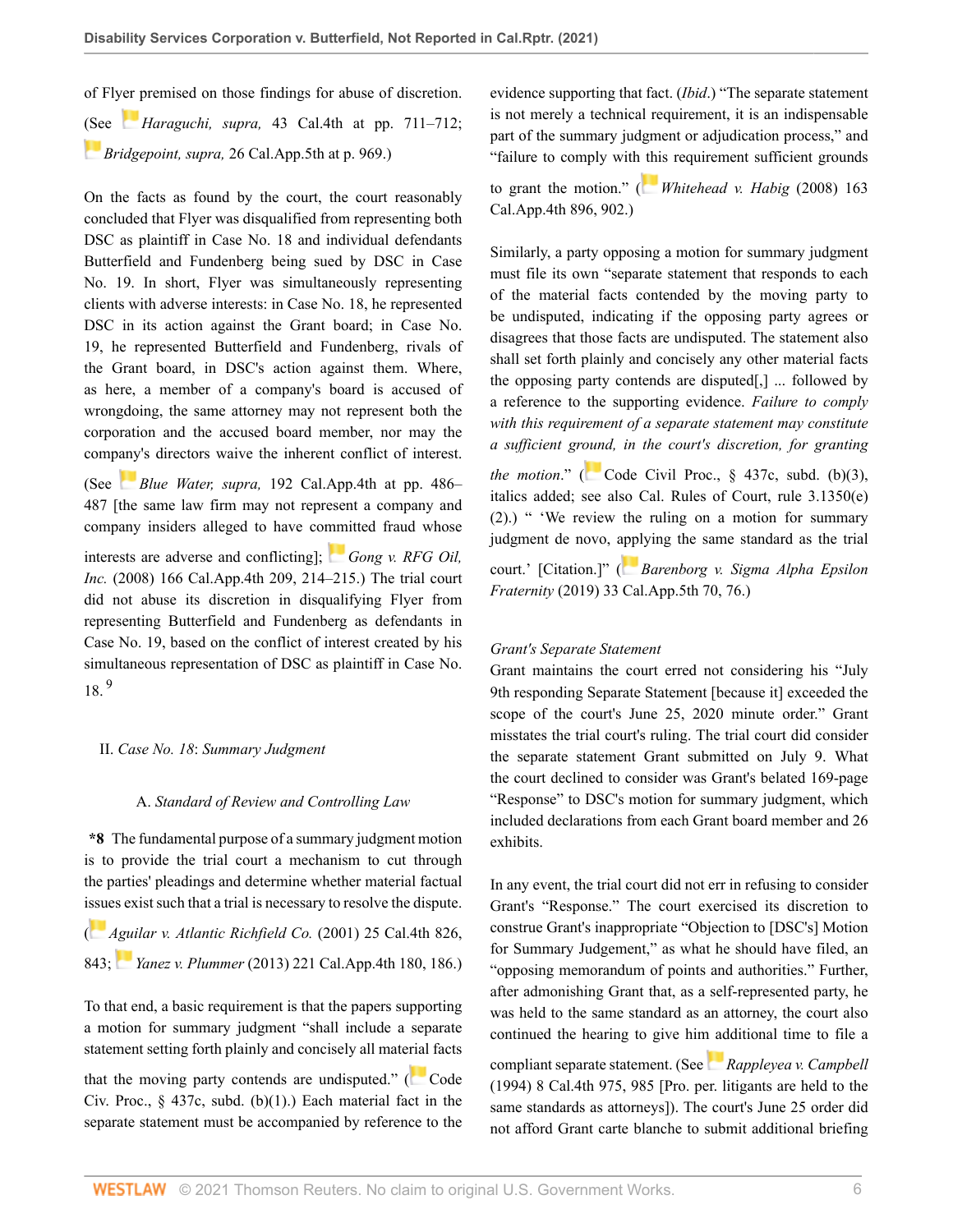or a voluminous mass of undifferentiated [evi](https://1.next.westlaw.com/Link/RelatedInformation/Flag?documentGuid=I915d4f73b53111de9988d233d23fe599&transitionType=InlineKeyCiteFlags&originationContext=docHeaderFlag&Rank=0&contextData=(sc.Default) )dence, and the court was not required to consider it. (Cf., *[Nazir v. United](http://www.westlaw.com/Link/Document/FullText?findType=Y&serNum=2020068102&pubNum=0004041&originatingDoc=I61d52a00a22d11ebb59191cef82ec18e&refType=RP&fi=co_pp_sp_4041_252&originationContext=document&vr=3.0&rs=cblt1.0&transitionType=DocumentItem&contextData=(sc.Default)#co_pp_sp_4041_252) Airlines, Inc*[. \(2009\) 178 Cal.App.4th 243, 252](http://www.westlaw.com/Link/Document/FullText?findType=Y&serNum=2020068102&pubNum=0004041&originatingDoc=I61d52a00a22d11ebb59191cef82ec18e&refType=RP&fi=co_pp_sp_4041_252&originationContext=document&vr=3.0&rs=cblt1.0&transitionType=DocumentItem&contextData=(sc.Default)#co_pp_sp_4041_252) [observing that summary judgment motion was plagued by "reply papers [that] included a 297-page reply separate statement," which is not provided for by statute].)

# B. *Summary Judgment*

**\*9** The trial court found DSC satisfied its burden and was entitled to summary judgment based on the following.

It is undisputed that DSC is governed by bylaws. Section 11 of DSC's bylaws requires that:

"b) Special meetings of the Board shall be held upon seven (7) days' notice by first-class mail or forty-eight (48) hours' notice delivered personally or by telephone or by email.... Such notices shall be addressed to *each Director* at his or her address .... Notice shall be given of any ... special meeting to Directors absent from the original meeting....

"c) *Notice of meetings shall specify the place, day, and hour of the meeting. The purpose of any Board meeting shall be specified in the notice*." (Italics added.)

On November 4, 2018, DSC's eight-member board was comprised of the four Grant board members, Butterfield, Fundenberg, Durand and Smith (who resigned). The evidence showed that Durand been excused from attending some meetings but remained qualified to vote. Fundenberg had been ill and unable to attend board meetings the two preceding months. However, she participated in the November 4, 2018 board meeting and resumed her position as treasurer.

Grant concedes that he, like the other members of DSC's board on November 4, 2018, owed fiduciary duties to DSC. On November 6, 2018, the four Grant board members conducted a special meeting. In violation of DSC's bylaws, Durand, Butterfield and Fundenberg were not provided notice of the November 6, 2018 meeting, and Butterfield and Fundenberg were denied access to that meeting. [Corporations](http://www.westlaw.com/Link/Document/FullText?findType=L&pubNum=1000204&cite=CACRS307&originatingDoc=I61d52a00a22d11ebb59191cef82ec18e&refType=SP&originationContext=document&vr=3.0&rs=cblt1.0&transitionType=DocumentItem&contextData=(sc.Default)#co_pp_d86d0000be040) [Code section 307, subdivision \(a\)\(2\)](http://www.westlaw.com/Link/Document/FullText?findType=L&pubNum=1000204&cite=CACRS307&originatingDoc=I61d52a00a22d11ebb59191cef82ec18e&refType=SP&originationContext=document&vr=3.0&rs=cblt1.0&transitionType=DocumentItem&contextData=(sc.Default)#co_pp_d86d0000be040) mandates that a corporation's "*bylaws may not dispense with notice of a special meeting.*" (Italics added.)

On November 8, 2018, the Grant board members withdrew substantial funds from DSC's accounts and created a new Statement of Information, which they filed with the Secretary of State and used to open new bank accounts on behalf of DSC. The Grant board members assumed control of DSC's offices and used the entity's funds to change locks, purchase computers and other property, and to retain Weiss's firm to represent DSC in a case against Butterfield. Grant concedes that the Grant board members filed documents with the secretary of state after the meeting on November 6, 2018 on behalf of DSC and that they removed equipment from DSC's offices. The record of the summary judgment motion contains no indication that the Grant board members were authorized to file a new Statement of Information on behalf of DSC, or to retain Weiss's firm.

California law provides that "[s]pecial meetings of the board shall be held upon four days' notice by mail or 48 hours' notice delivered personally or by telephone .... The articles or bylaws may not dispense with notice of a special meeting." ([Corp.](http://www.westlaw.com/Link/Document/FullText?findType=L&pubNum=1000204&cite=CACRS307&originatingDoc=I61d52a00a22d11ebb59191cef82ec18e&refType=SP&originationContext=document&vr=3.0&rs=cblt1.0&transitionType=DocumentItem&contextData=(sc.Default)#co_pp_d86d0000be040) [Code, § 307, subd. \(a\)\(2\)](http://www.westlaw.com/Link/Document/FullText?findType=L&pubNum=1000204&cite=CACRS307&originatingDoc=I61d52a00a22d11ebb59191cef82ec18e&refType=SP&originationContext=document&vr=3.0&rs=cblt1.0&transitionType=DocumentItem&contextData=(sc.Default)#co_pp_d86d0000be040); see also *[Grant v. Hartman Ranch](http://www.westlaw.com/Link/Document/FullText?findType=Y&serNum=1961108880&pubNum=0000225&originatingDoc=I61d52a00a22d11ebb59191cef82ec18e&refType=RP&fi=co_pp_sp_225_501&originationContext=document&vr=3.0&rs=cblt1.0&transitionType=DocumentItem&contextData=(sc.Default)#co_pp_sp_225_501) Co*[. \(1961\) 193 Cal.App.2d 497, 501](http://www.westlaw.com/Link/Document/FullText?findType=Y&serNum=1961108880&pubNum=0000225&originatingDoc=I61d52a00a22d11ebb59191cef82ec18e&refType=RP&fi=co_pp_sp_225_501&originationContext=document&vr=3.0&rs=cblt1.0&transitionType=DocumentItem&contextData=(sc.Default)#co_pp_sp_225_501) [holding that defective notice rendered board meeting invalid]; *[Thompson v. Williams](http://www.westlaw.com/Link/Document/FullText?findType=Y&serNum=1888002742&pubNum=0000220&originatingDoc=I61d52a00a22d11ebb59191cef82ec18e&refType=RP&fi=co_pp_sp_220_154&originationContext=document&vr=3.0&rs=cblt1.0&transitionType=DocumentItem&contextData=(sc.Default)#co_pp_sp_220_154)* [\(1888\) 76 Cal. 153, 154–155](http://www.westlaw.com/Link/Document/FullText?findType=Y&serNum=1888002742&pubNum=0000220&originatingDoc=I61d52a00a22d11ebb59191cef82ec18e&refType=RP&fi=co_pp_sp_220_154&originationContext=document&vr=3.0&rs=cblt1.0&transitionType=DocumentItem&contextData=(sc.Default)#co_pp_sp_220_154) ["Each director must have special notice of the regular meetings of the board of directors of the corporation defendant," and actions taken in the absence of such notice and nonattending board members are "without authority and ... a nullity"].) DSC concedes that the Grant board members failed to notify the remaining board members. As a result, the court found that actions taken by the Grant board members taken at and after the November 6, 2018 meeting on DSC's behalf were invalid.

**\*10** DSC also presented undisputed evidence it suffered damages of \$6,600 (three months' rent), about \$5,900 in DSC funds improperly used to pay Weiss, and \$1,500 for office equipment the Grant board members never returned. On this record, the trial court found DSC met its initial burden of proof.

The court rejected Grant's contention that the board had only six members on November 6, 2018 (the Grant board members, Smith and Butterfield), because Fundenberg and Durand were no longer members of DSC's board. It found the evidence showed Fundenberg had indicated an intention to resign from the board by that date, not that she actually had done so. Grant presented no evidence that Durand was no longer a board member.

The court also rejected Grant's assertion that all board members were notified of the November 6, 2018 meeting,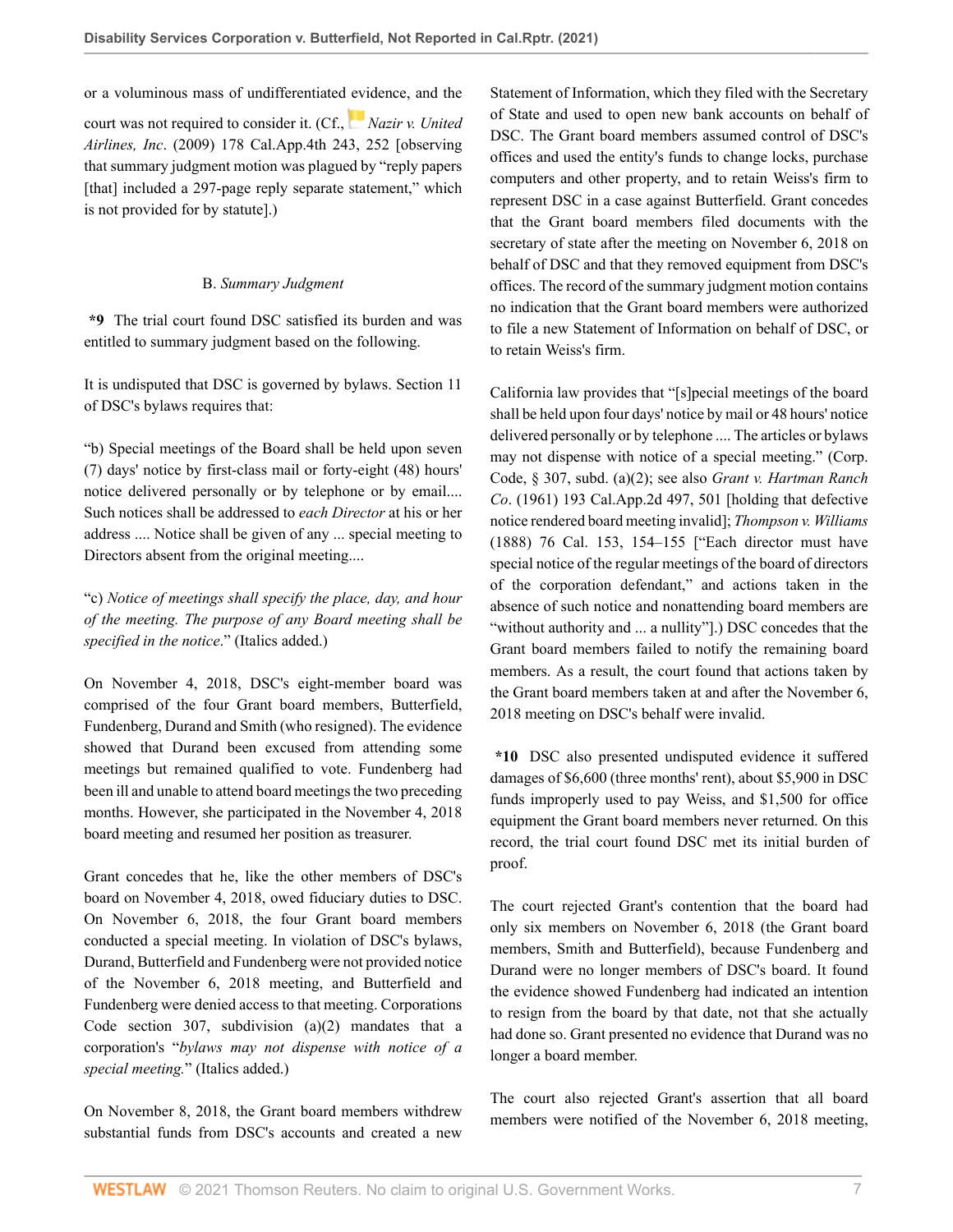because the document on which he relied was neither signed nor authenticated. Further, the court observed that even if this evidence was admitted, the document would not constitute proper notice to Durand, who attended the November 4, 2018 meeting, and it was undisputed that Butterfield at least had been denied access to the November 6, 2018 telephonic meeting.

Grant does not challenge the trial court's findings that the Grant board members failed to provide notice to other board members, nor that they were required to do so. Instead, without citation to supporting authority, Grant simply asserts the bylaws do not require the provision of notice to "a Board member whose actions are subject to Executive Committee or Board review and/or action, [nor do they] afford[ ] the opportunity to participate in meetings at which their actions are considered." However, DSC's bylaws and California law provide otherwise. (See [Corp. Code, § 307, subd. \(a\)\(2\)](http://www.westlaw.com/Link/Document/FullText?findType=L&pubNum=1000204&cite=CACRS307&originatingDoc=I61d52a00a22d11ebb59191cef82ec18e&refType=SP&originationContext=document&vr=3.0&rs=cblt1.0&transitionType=DocumentItem&contextData=(sc.Default)#co_pp_d86d0000be040).) Because notice to all board members of the November 6, 2018 special meeting was required, but concededly not provided, actions taken by the Grant board members at and after the November 6, 2018 meeting were invalid. Summary judgment was appropriate.

# **DISPOSITION**

The order in *DSC v. Christopher Grant, et al.* (L.A.S.C. case No. 18PSCV00187, granting the summary judgment is affirmed. The order in *DSC v. David Butterfield, et al.* (L.A.S.C. case No. 19PSCV00064) granting the motion to disqualify Flyer from representing DSC's board members Butterfield and Fundenberg is affirmed. The parties shall bear their own costs on appeal.

We concur:

[COLLINS](http://www.westlaw.com/Link/Document/FullText?findType=h&pubNum=176284&cite=0120862201&originatingDoc=I61d52a00a22d11ebb59191cef82ec18e&refType=RQ&originationContext=document&vr=3.0&rs=cblt1.0&transitionType=DocumentItem&contextData=(sc.Default)), J.

CURREY J.

**All Citations**

Not Reported in Cal.Rptr., 2021 WL 1540565

# **Footnotes**

- <span id="page-7-0"></span>[1](#page-1-0) Paul Smith, the eighth board member, resigned on November 6, 2018 and is not a party in either action.
- <span id="page-7-1"></span>[2](#page-1-1) Fundenberg was added by amendment as a Doe defendant, along with California's then Attorney General, Xavier Becerra. The Attorney General has not been involved in the litigation.
- <span id="page-7-2"></span>[3](#page-1-2) Claims for fraud and declaratory relief were dismissed.
- <span id="page-7-3"></span>[4](#page-2-0) The trial court's order states Flyer was disqualified from representing DSC. However, at the hearing on the second MTD, the court clarified that Flyer was disqualified from representing defendants Butterfield and Fundenberg. The court, which had not yet ruled on the motion for summary judgment, left for another day the determination whether Flyer also was disqualified from representing DSC. The record does not indicate whether or how the trial court resolved this issue.
- <span id="page-7-4"></span>[5](#page-2-1) An order gr[anti](https://1.next.westlaw.com/Link/RelatedInformation/Flag?documentGuid=Ib32553f5d73811dbafc6849dc347959a&transitionType=InlineKeyCiteFlags&originationContext=docHeaderFlag&Rank=0&contextData=(sc.Default) )ng a motion to disqualify counsel based on an alleged confli[ct o](https://1.next.westlaw.com/Link/RelatedInformation/Flag?documentGuid=I20fb703e621411ddb7e583ba170699a5&transitionType=InlineKeyCiteFlags&originationContext=docHeaderFlag&Rank=0&contextData=(sc.Default) )f interest is an appealable order. (See Machado v. Superior Court [\(2007\) 148 Cal.App.4th 875, 882](http://www.westlaw.com/Link/Document/FullText?findType=Y&serNum=2011727543&pubNum=0004041&originatingDoc=I61d52a00a22d11ebb59191cef82ec18e&refType=RP&fi=co_pp_sp_4041_882&originationContext=document&vr=3.0&rs=cblt1.0&transitionType=DocumentItem&contextData=(sc.Default)#co_pp_sp_4041_882); [McMillan v. Shadow Ridge](http://www.westlaw.com/Link/Document/FullText?findType=Y&serNum=2016676837&pubNum=0004041&originatingDoc=I61d52a00a22d11ebb59191cef82ec18e&refType=RP&fi=co_pp_sp_4041_964&originationContext=document&vr=3.0&rs=cblt1.0&transitionType=DocumentItem&contextData=(sc.Default)#co_pp_sp_4041_964) at Oak Park Homeowner's Assn[. \(2008\) 165 Cal.App.4th 960, 964](http://www.westlaw.com/Link/Document/FullText?findType=Y&serNum=2016676837&pubNum=0004041&originatingDoc=I61d52a00a22d11ebb59191cef82ec18e&refType=RP&fi=co_pp_sp_4041_964&originationContext=document&vr=3.0&rs=cblt1.0&transitionType=DocumentItem&contextData=(sc.Default)#co_pp_sp_4041_964).)
- <span id="page-7-5"></span>[6](#page-3-0) Notably, Grant did not dispute that DSC is governed by its bylaws, and that he, like the other members of DSC's board on November 4, 2018, owed fiduciary duties to DSC. He also did not dispute that the Grant board filed documents with the secretary of state after November 6, 2018, or that Grant board removed equipment from DSC's offices.
- <span id="page-7-6"></span>[7](#page-4-0) Because we resolve the contention on this basis, we need not decide whether the other required elements of collateral estoppel are met.
- <span id="page-7-7"></span>[8](#page-4-1) The court rejected, for lack of foundation, testimony by Butterfield's expert CPA, Alan Lurie, who opined that, based on his investigation of DSC's financial records, Butterfield was a DSC employee, and that the recipients